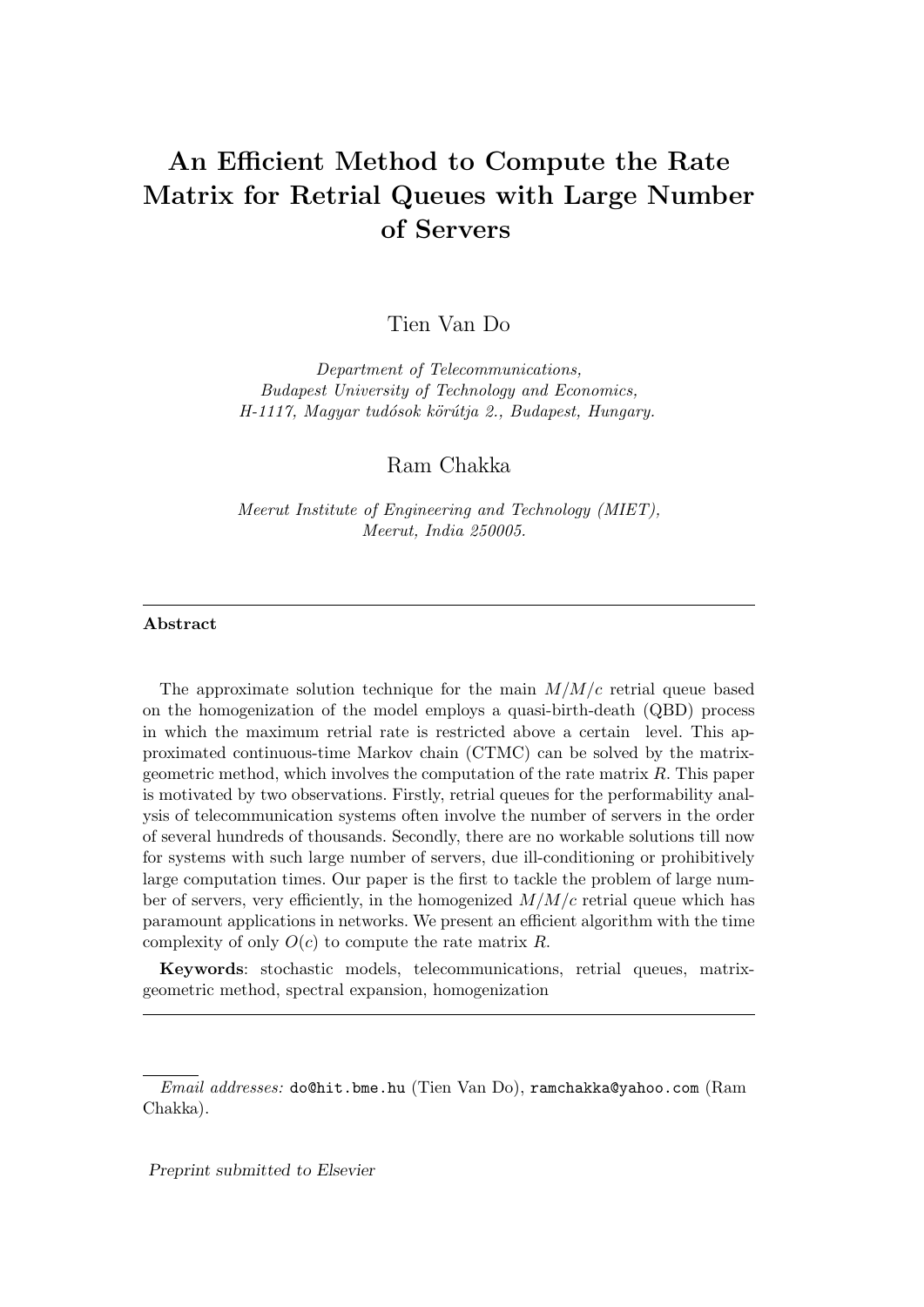#### 1 Introduction

The main  $M/M/c$  retrial queue is very useful to model several resource sharing problems in telecommunication systems (see [1–6] and references therein). In it, inter-arrival times of customers are exponentially distributed with parameter  $\lambda$  (i.e. the cumulative distribution function –CDF– of inter-arrival times is  $1 - e^{-\lambda t}$ ). Holding-times are exponentially distributed with parameter  $\alpha$  (i.e. CDF is  $1-e^{-\alpha t}$ ). The number of servers is c. Random variable  $I(t)$  represents the number of occupied servers at time t, hence  $0 \leq I(t) \leq c$  holds. A client who does not receive the allocation of a server upon his arrival because of the unavailability of servers (which happens when  $I(t) = c$ ) joins the orbit in order to wait and retry. Let  $J(t)$  be the number of clients in the orbit waiting for retrial at time t. Each customer retries with rate  $\mu$ . Hence, the total effective retrial rate when  $J(t) = j$ , is  $\mu_i = j \cdot \mu$ .

This system can be represented by a two-dimensional continuous-time Markov chain (CTMC)  $Y = \{I(t), J(t)\}\$  with state space  $\{0, 1, ..., c\} \times \{0, 1, ...\}$ . Let the steady state probabilities of this CTMC be denoted by  $\pi_{i,j}$  =  $\lim_{t\to\infty} \Pr(I(t) = i, J(t) = j)$ . Define the row vector  $\mathbf{v}_j = [\pi_{0,j}, \dots, \pi_{c,j}]$ . Identifiers i and j also are used for phase and level respectively.

It is well known that the stationary probabilities of the main  $M/M/c$  retrial queue with  $c > 2$  can be computed only by using approximate techniques [1,7]. A well-known approximation is based on the truncation of the state space at level m, a sufficiently large integer. Only  $\pi_{i,j}$   $((i,j) \in \{0,\ldots,c\} \times \{0,1,\ldots,m\})$ are then computed recursively as in [1], assuming  $\pi_{i,j} = 0$  (for,  $j > m$ ). Note that m should be selected so large that it gives rise to results with the required accuracy.

Another approximation called the homogenization of the model was pioneered by Neuts and Rao [8], where the main  $M/M/c$  retrial queue is approximated by the multiserver retrial queue with the *total retrial rate*  $\mu_i = min(J(t), N) \cdot \mu$ . This means, the retrial times are exponentially distributed with parameter  $\nu = N \cdot \mu$  and do not dependent on the number of clients in the orbit as long as the orbit has the number of clients greater than the specified value N. Note that the discussion for the choice of  $N$  is presented in the recent book by Artalejo and Gómez-Corral on retrial queues [1]. With this assumption,  $v_i$ can be obtained by any of the several algorithms [9–14] based on the matrixgeometric method (MGM). Two key steps in this method are the computation of the rate matrix  $R$ , and solving a system of linear simultaneous equations. It is well known that the algorithms in [9–11,13] have a computational complexity of  $O(c<sup>3</sup>)$ , for each of these two key steps. When c is very large, of the order of tens or hundreds of thousands which is the case in many applications connected with emerging telecommunication systems, many of the existing methods fail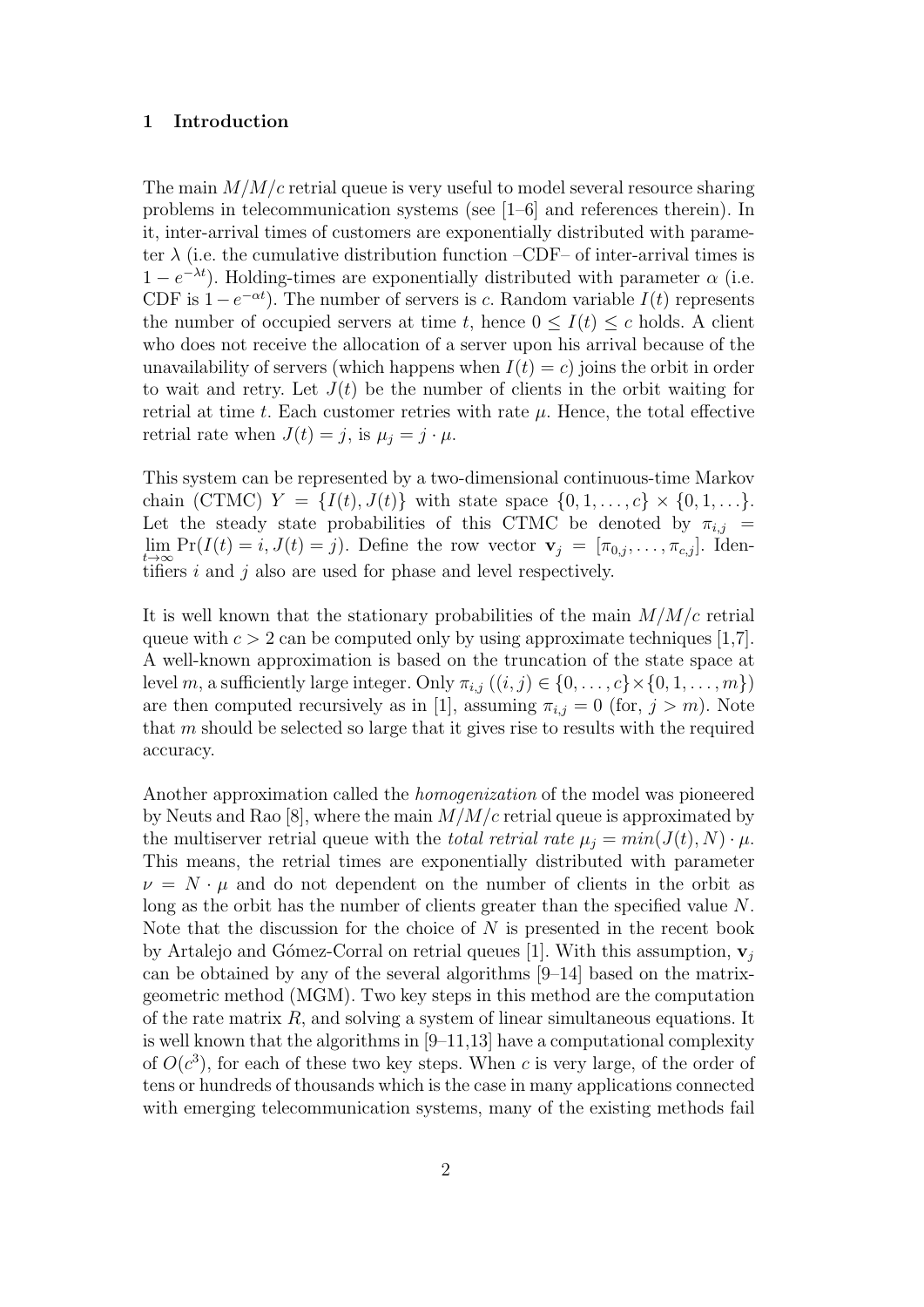due to ill-conditioning or prohibitively large computational time requirements.

This paper proposes a new solution algorithm for obtaining the rate matrix R, for the homogenized model. Our algorithm is numerically highly stable even for large c values and with a computational complexity of  $O(c)$  only.

## 2 Notations and Definitions

#### 2.1 Notation

We deal with the homogenized system, that is the CTMC Y with  $\mu_i$  =  $min(J(t), N) \cdot \mu$ , unless stated otherwise. It is driven by the following transitions.

- (a)  $A_i(i, k)$  denotes the transition rate from state  $(i, j)$  to state  $(k, j)$  ( $0 \leq$  $i, k \leq c$ ;  $j = 0, 1, \ldots$ , which is caused by either the arrival of a customer (when  $i < c$ ) or the leaving of a client after the expiry of a holdingtime. The holding-time is exponentially distributed with parameter  $\alpha$ . Matrix  $A_j$  is of size  $(c+1) \times (c+1)$  with elements  $A_j(i,k)$ . Since  $A_j$ is j-independent, it can be written as  $A_i = A$ . The nonzero elements of  $A_i$  are  $A_i(i, i-1) = i\alpha$  for  $i = 1, \ldots, c+1$ , and  $A_i(i, i+1) = \lambda$  for  $i=0,\ldots,c.$
- (b)  $B_i(i, k)$  represents the one-step upward transition rate from state  $(i, j)$  to state  $(k, j+1)$   $(0 \leq i, k \leq c; j = 0, 1, \ldots)$ , which is due to the arrival of a request when all servers are busy (*i.e.*, when  $i = c$ ), thus increasing  $J(t)$ by 1. Matrix  $B_j$  (B, since it is j-independent) is of size  $(c+1) \times (c+1)$ with elements  $B_j(i,k)$ . The only nonzero element of  $B_j$  is  $B_j(c,c) = \lambda$ .
- (c)  $C_i(i, k)$  is the transition rate from state  $(i, j)$  to state  $(k, j-1)$   $(0 \le i, k \le j)$  $c$ ;  $j = 1, 2, \ldots$ , which is due to the successful retrial of a request from the orbit. Matrix  $C_j$  is of size  $(c+1) \times (c+1)$  with its elements  $C_j(i,k)$ . The nonzero elements of  $C_j$   $(j \geq 1)$  are  $C_j(i, i + 1) = \mu_j$  for  $i = 0, \ldots, c$ .

For  $j \geq N$ , we have  $\mu_j = \nu = N\mu$ . Therefore,  $C_j$   $(j \geq N)$  is j- independent, and let  $C = C_j$   $(j \geq N)$ .  $C_0 = 0$  by definition.

Define  $D^Z$   $(Z = A, C, C_1, C_2, \ldots, C_{N-1})$ , as a diagonal matrix whose diagonal element is the sum of all elements in the corresponding row of Z. The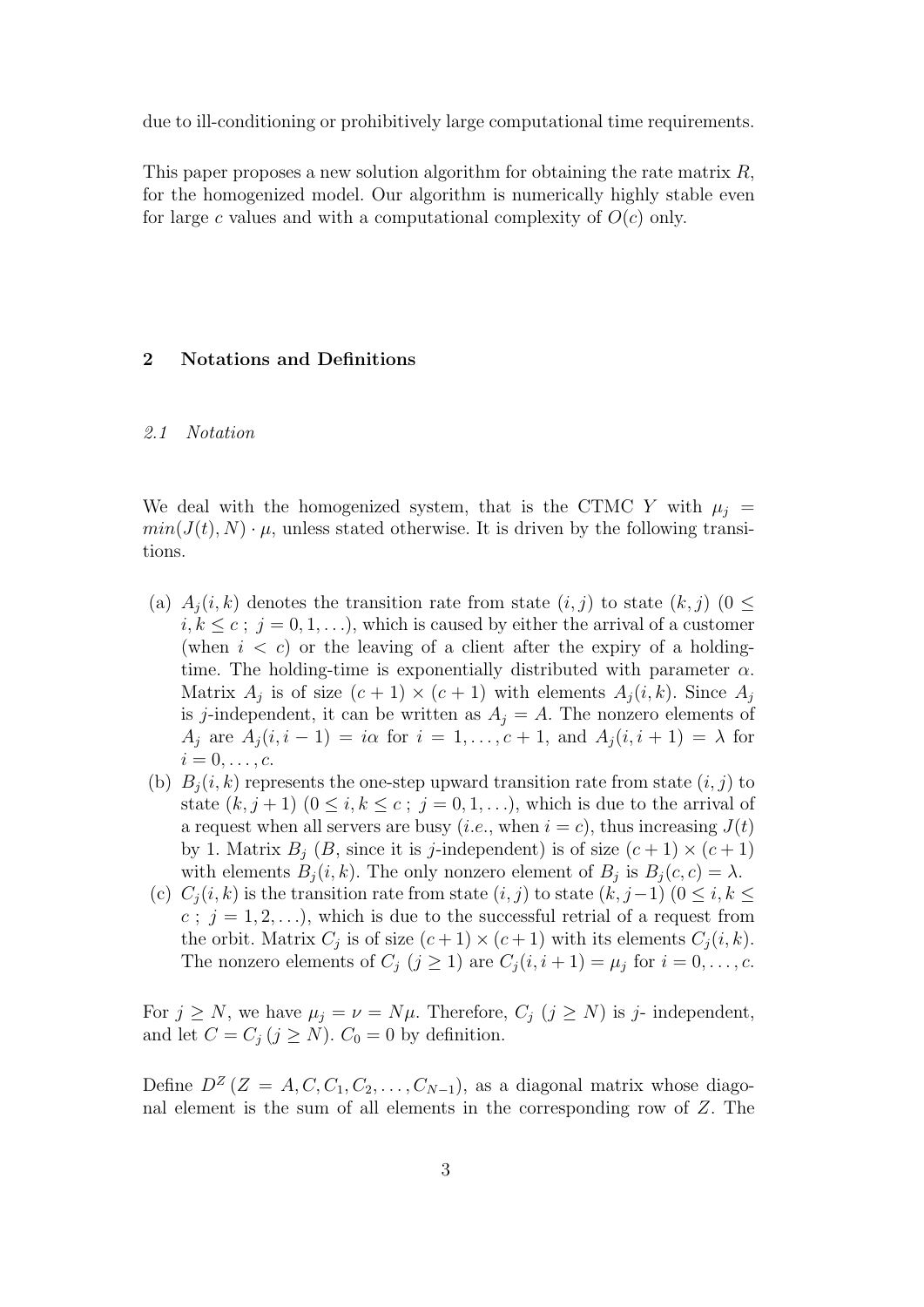infinitesimal generator matrix of  $Y$  can be written as follows,

$$
\begin{bmatrix}\nQ_1^{(0)} & Q_0^{(0)} & 0 & \dots & \dots & \dots & \dots & \dots \\
Q_2^{(1)} & Q_1^{(1)} & Q_0^{(1)} & 0 & \dots & \dots & \dots & \dots \\
0 & Q_2^{(2)} & Q_1^{(2)} & Q_0^{(2)} & 0 & \dots & \dots & \dots \\
0 & 0 & Q_2^{(3)} & Q_1^{(3)} & Q_0^{(3)} & 0 & \dots & \dots & \dots \\
\vdots & \vdots & \vdots & \vdots & \vdots & \vdots & \vdots & \vdots & \vdots \\
\dots & \dots & \dots & \dots & Q_2 & Q_1 & Q_0 & \dots & \dots \\
\dots & \dots & \dots & \dots & Q_2 & Q_1 & Q_0 & \dots & \dots \\
\vdots & \vdots & \vdots & \vdots & \vdots & \vdots & \vdots & \vdots & \vdots\n\end{bmatrix},
$$
\n(1)

where  $Q_0 = B, Q_1 = A - D^A - B - D^C, Q_2 = C, \text{ and } Q_0^{(j)} = B, Q_1^{(j)} = C$  $A - D^A - B - D^{C_j}, Q_2^{(j)} = C_j \ (j = 0, 1, \ldots)$ .

Then, the balance equations and the normalization equation pertaining to the CTMC Y are

$$
\mathbf{v}_0 Q_1^{(0)} + \mathbf{v}_1 Q_2^{(1)} = \mathbf{0},\tag{2}
$$

$$
\mathbf{v}_{j-1}Q_0^{(j-1)} + \mathbf{v}_jQ_1^{(j)} + \mathbf{v}_{j+1}Q_2^{(j+1)} = \mathbf{0} \ (j \ge 1), \tag{3}
$$

$$
\sum_{j=0}^{\infty} \mathbf{v}_j \mathbf{e}_{c+1}^T = 1.0 \quad (normalization).
$$
 (4)

Note that  $e_{c+1}$  is the row vector of size  $c+1$  with each element equal to unity. For  $j \geq N$ , equation (3) can be rewritten as

$$
\mathbf{v}_{j-1}Q_0 + \mathbf{v}_j Q_1 + \mathbf{v}_{j+1}Q_2 = \mathbf{0} \ (j \ge N). \tag{5}
$$

The coefficient matrices in the difference equations  $(5)$  are  $j$ - independent. This leads to the following solution based on the MGM.

$$
\mathbf{v}_j = \mathbf{v}_{N-1} R^{j-N+1} \quad (j \ge N), \tag{6}
$$

where  $R$  is the unique minimal nonnegative solution of the quadratic matrix equation  $Q_0 + RQ_1 + R^2Q_2 = 0$  (cf. [9,11]). After the computation of R, the rate matrix, the steady state probabilities for states  $j \leq N-1$  can be determined by solving the balance equations pertaining to the levels  $j \leq N$ and the normalization equation.  $R$  can be computed by the original algorithm of the MGM [9] and further improved algorithms of MGM [10,11,13]. However, the time complexity of these algorithms is  $O(c^3)$ . But, for large c values, of the order of tens or hundreds of thousands, there have not been workable (with numerical stability and affordable computation times) solutions, so far in the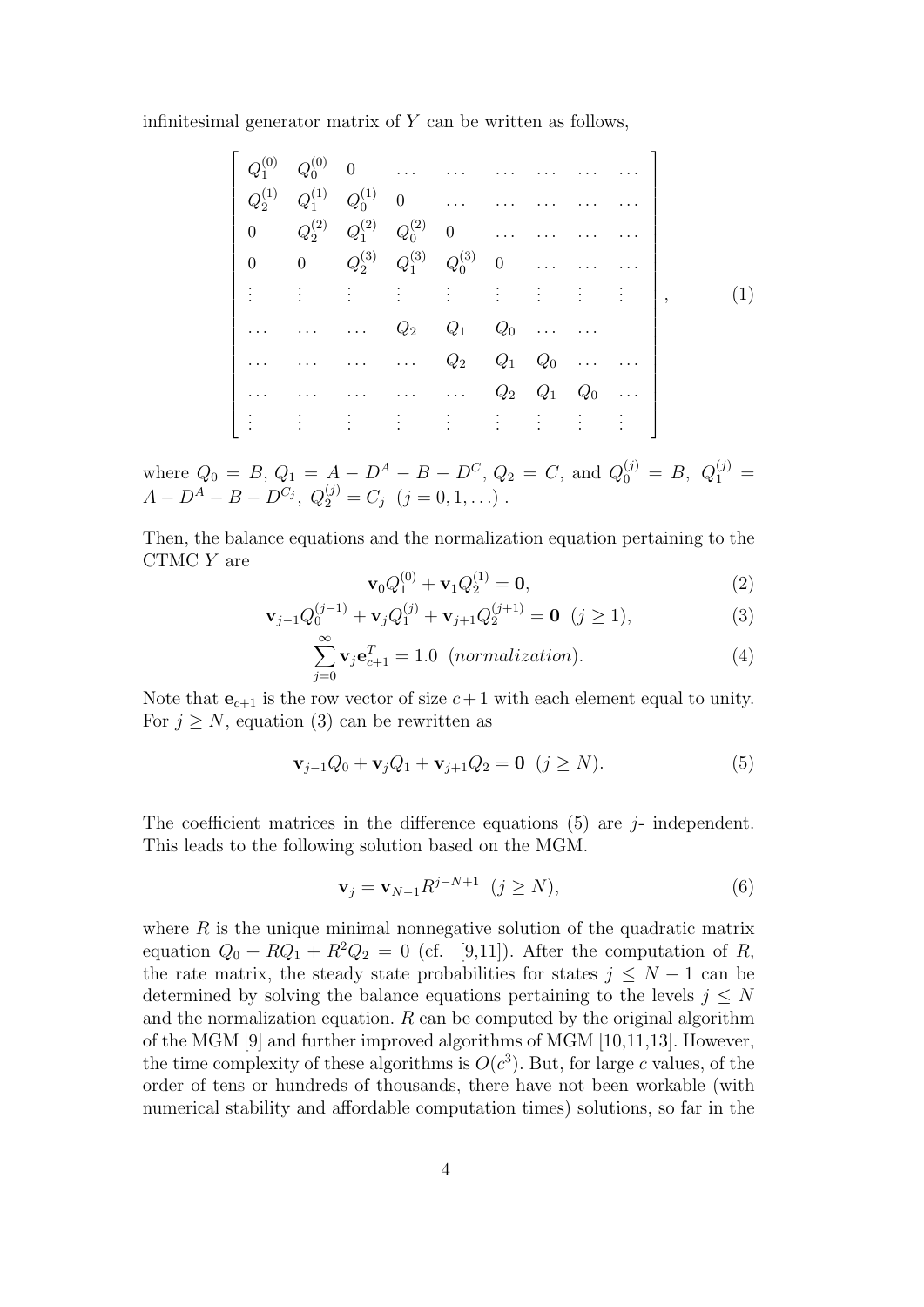literature. In what follows, we provide an efficient algorithm to calculate  $R$ , with time complexity of  $O(c)$  only, which is numerically stable for large c values.

### 2.2 Eigenvalues and Eigenvectors of the Characteristic Matrix Polynomial

 $Q(x) = Q_0 + Q_1 x + Q_2 x^2$  is the *characteristic matrix polynomial* associated with the difference equations (5) or with Y. In  $[15,12]$ , it is shown that the steady state probabilities of the CTMC are closely related to the left eigenvalueeigenvector pairs  $(x, \psi)$  of  $Q(x)$ . They satisfy,

$$
\psi Q(x) = 0; \quad det[Q(x)] = 0. \tag{7}
$$

 $Q(x)$  is a tri-diagonal matrix of size  $(c+1) \times (c+1)$ , can be obtained as,

$$
Q(x) = \begin{bmatrix} q_{1,1}(x) & q_{1,2}(x) & 0 & \dots & 0 & 0 & 0 \\ q_{2,1}(x) & q_{2,2}(x) & q_{2,3}(x) & \dots & 0 & 0 & 0 \\ 0 & q_{3,2}(x) & q_{3,3}(x) & q_{3,4}(x) & \dots & 0 & 0 \\ \vdots & \vdots & \vdots & \vdots & \vdots & \vdots & \vdots \\ 0 & 0 & \dots & q_{c,c-1}(x) & q_{c,c}(x) & q_{c,c+1}(x) \\ 0 & 0 & \dots & 0 & q_{c+1,c}(x) & q_{c+1,c+1}(x) \end{bmatrix}
$$

where

$$
q_{1,1}(x) = -(\lambda + \nu)x,
$$
  
\n
$$
q_{i,i}(x) = -(\lambda + \nu + (i - 1)\alpha)x \quad (i = 2, ..., c),
$$
  
\n
$$
q_{c+1,c+1}(x) = \lambda - (\lambda + c\alpha)x,
$$
  
\n
$$
q_{i,i+1}(x) = \lambda x + \nu x^2 \quad (i = 1, ..., c),
$$
  
\n
$$
q_{i+1,i}(x) = \alpha \cdot i \cdot x \quad (i = 1, ..., c).
$$

In many applications pertaining to telecommunications networks, the value of c can be as large as tens of thousands or even more. Traditional algorithms to compute the eigenvalues and eigenvectors can fail with ill-conditioning, or produce inaccurate results using tremendous computational time, for such large values of c. We discover in this paper certain nice spectral properties of  $Q(x)$ , and explore these properties to bring out a greatly faster computational algorithm for computing the eigenvalues and eigenvectors, and then the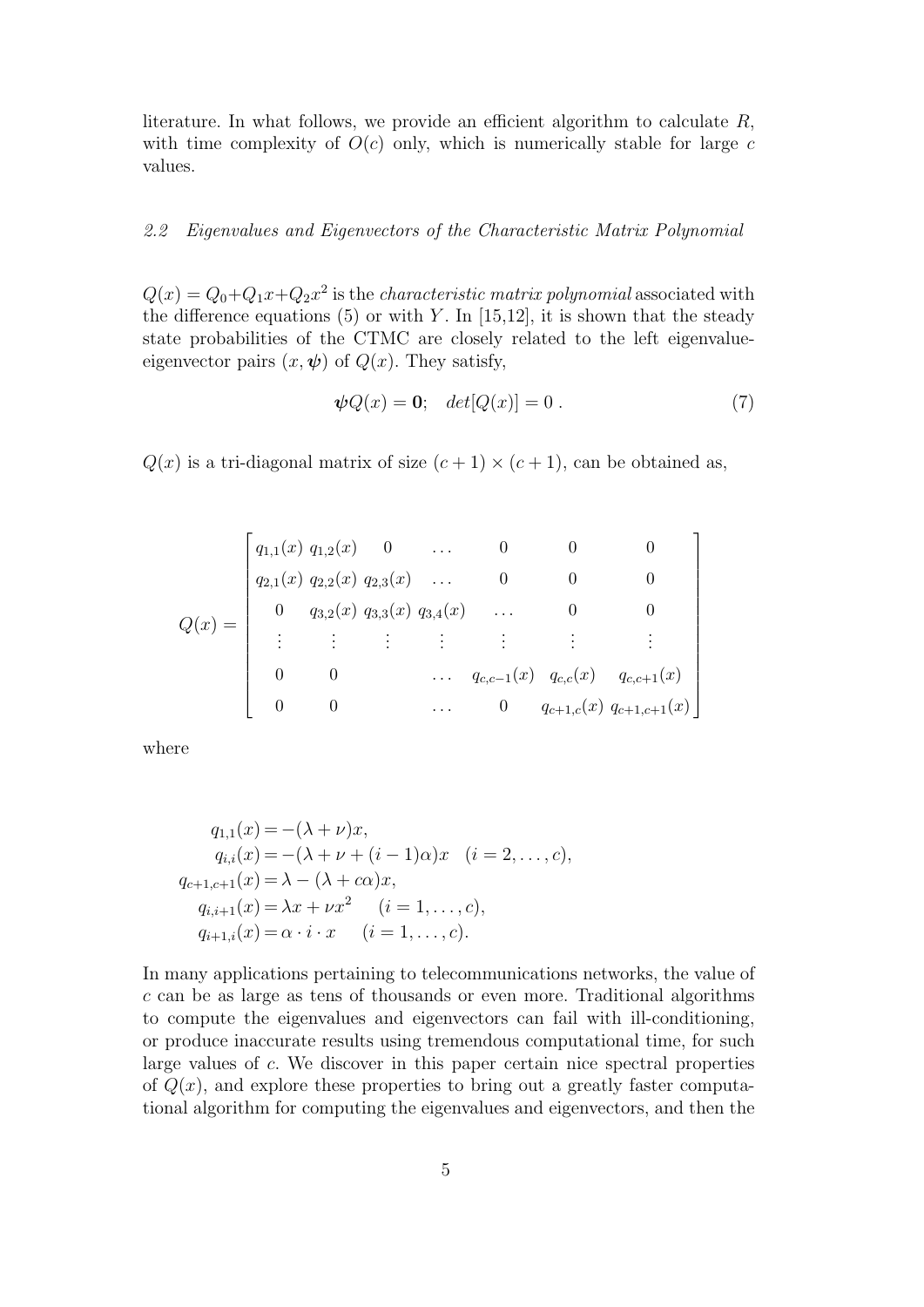rate matrix R. Characteristic matrix polynomial  $Q(x)$  has c zero-eigenvalues  $x_1, \ldots, x_c$  (*null-eigenvalues*) with corresponding independent left eigenvectors  $\mathbf{\psi}_1 = [1, 0, \dots, 0], \mathbf{\psi}_2 = [0, 1, 0, \dots, 0], \dots, \mathbf{\psi}_c = [0, 0, \dots, 1, 0],$  respectively. This can be easily verified, by substitution in equations (7).

If the system is ergodic (which is so when  $\lambda < c\alpha$ ), then the number of eigenvalues of  $Q(x)$ , which are strictly inside the unit disk, has to be  $c+1$ (cf. [12,15]). Therefore, when the system is ergodic,  $Q(x)$  should have a single non-zero eigenvalue  $x_{c+1}$  strictly inside the unit disk because  $Q(x)$  has c zeroeigenvalues. Let  $\psi_{c+1}$  be the left eigenvector of  $Q(x)$  corresponding to the left eigenvalue  $x_{c+1}$ .

The steady state probabilities  $v_i$  can be expressed, using the spectral expansion method [12,15], as

$$
\mathbf{v}_{j} = \sum_{k=1}^{c+1} b_{k} \psi_{k} x_{k}^{j-N+1} \quad (j \ge N-1)
$$
 (8)

where  $b_i$  are suitable coefficients which can be determined using the balance equations pertaining to rows 0 to  $N-1$ , and the normalization equation. Since the probabilities are non-negative,  $x_{c+1}$  is real and  $0 < x_{c+1} < 1$  holds.

### 3 Main Result

#### 3.1 An Algorithm to Compute the R Matrix

Let us introduce

$$
\Psi = \begin{bmatrix} \psi_{1,1} & \psi_{1,2} & \psi_{1,3} & \dots & \psi_{1,c+1} \\ \psi_{2,1} & \psi_{2,2} & \psi_{2,3} & \dots & \psi_{2,c+1} \\ \vdots & \vdots & \vdots & \vdots & \vdots \\ \psi_{c,1} & \psi_{c,2} & \psi_{c,3} & \dots & \psi_{c,c+1} \\ \psi_{c+1,1} & \psi_{c+1,2} & \psi_{c+1,3} & \dots & \psi_{c+1,c+1} \end{bmatrix},
$$
\n(9)

where  $\psi_i = [\psi_{i,1}, \psi_{i,2}, \dots, \psi_{i,c+1}]$  for  $i = 1, 2, \dots, c+1$ .

Based on equations (6) and (8), the rate matrix  $R$  can be obtained from the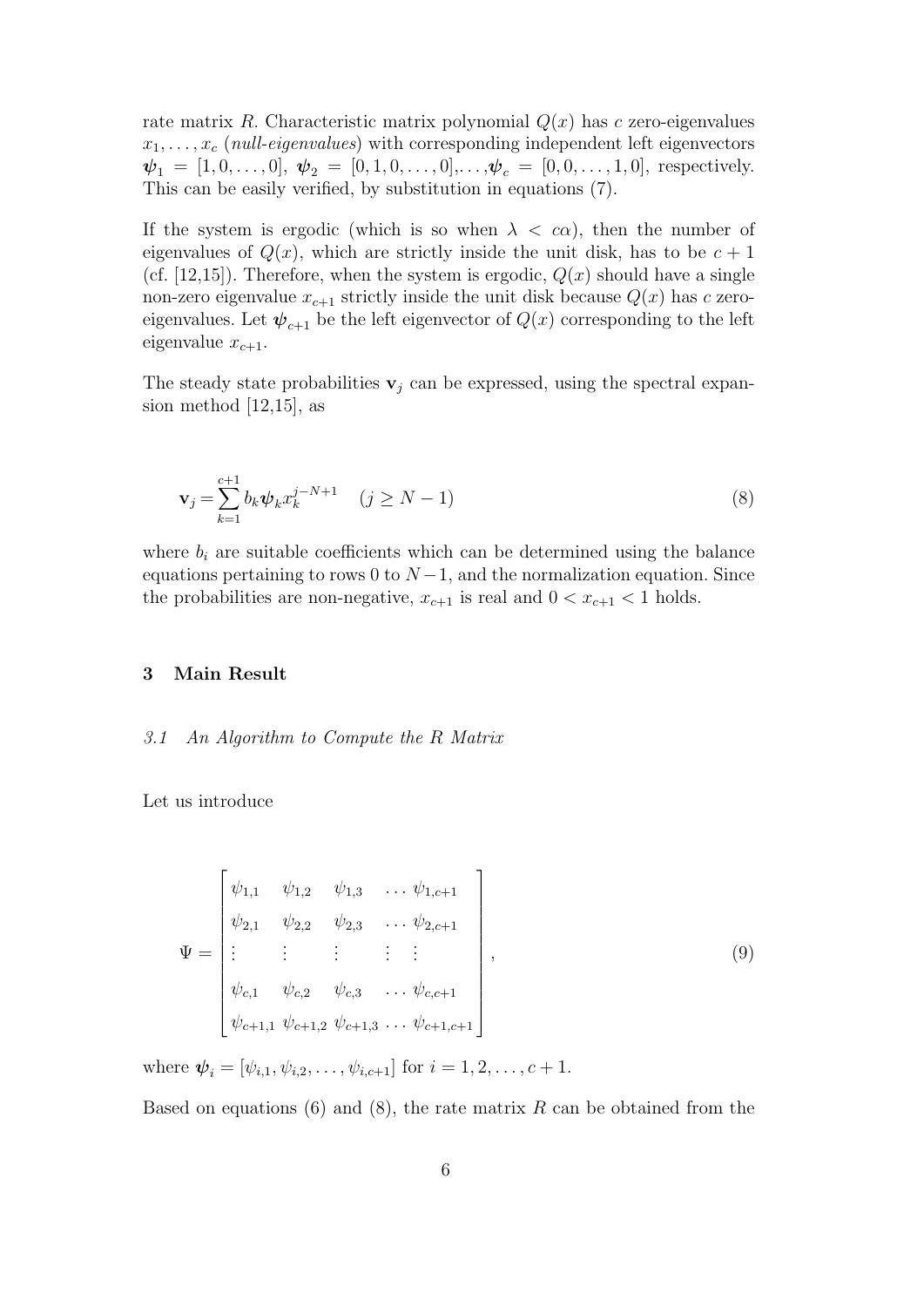eigenvalues and eigenvectors of  $Q(x)$  using simple algebraic work, as follows

$$
R = \Psi^{-1} \cdot diag(0, 0, \dots, 0, x_{c+1}) \cdot \Psi
$$
  
\n
$$
= \begin{bmatrix}\n0 & 0 & 0 & \dots & 0 & 0 \\
0 & 0 & 0 & \dots & 0 & 0 \\
\vdots & \vdots & \vdots & \vdots & \vdots & \vdots \\
0 & 0 & 0 & \dots & 0 & 0 \\
\psi_{c+1,1}x_{c+1} & \psi_{c+1,2}x_{c+1} & \psi_{c+1,3}x_{c+1} & \dots & \psi_{c+1,c}x_{c+1} & x_{c+1}\n\end{bmatrix}
$$
\n(10)

As the consequence, computation of  $R$  boils down to the computation of  $x_{c+1}$ and  $\psi_{c+1}$ . Due to the tri-diagonal structure, the component matrices of the LU decomposition of  $Q(x_{c+1})$  can be written as follows

$$
L(x_{c+1}) = \begin{bmatrix} l_1(x_{c+1}) & 0 & 0 & \dots & 0 & 0 & 0 \\ \alpha x_{c+1} & l_2(x_{c+1}) & 0 & \dots & 0 & 0 & 0 \\ \vdots & \vdots & \vdots & \vdots & \vdots & \vdots & \vdots \\ 0 & 0 & \dots & \alpha(c-1)x_{c+1} & l_c(x_{c+1}) & 0 \\ 0 & 0 & \dots & 0 & \alpha cx_{c+1} & l_{c+1}(x_{c+1}) \end{bmatrix}, (11)
$$

$$
U(x_{c+1}) = \begin{bmatrix} 1 & u_1(x_{c+1}) & \dots & 0 & 0 & 0 \\ 0 & 1 & u_2(x_{c+1}) & \dots & 0 & 0 & 0 \\ \vdots & \vdots & \vdots & \vdots & \vdots & \vdots \\ 0 & 0 & \dots & 0 & 1 & u_c(x_{c+1}) \\ 0 & 0 & \dots & 0 & 0 & 1 \end{bmatrix}, (12)
$$

Here,  $l_i(x_{c+1})$   $(i = 1, ..., c+1)$  and  $u_i(x_{c+1})$   $(i = 1, ..., c)$  are the elements of  $L(x_{c+1})$  and  $U(x_{c+1})$ , respectively. By equating the corresponding elements of  $Q(x_{c+1})$  and  $L(x_{c+1})\cdot U(x_{c+1})$ , and using some algebraic simplification, we get

$$
l_1(x_{c+1}) = q_{1,1}(x_{c+1}) = -(\lambda + \nu)x_{c+1},
$$
\n(13)

$$
l_i(x_{c+1}) + \alpha(i-1)x_{c+1}u_{i-1}(x_{c+1}) = q_{i,i}(x_{c+1}), \quad (i = 2, \dots, c+1), \tag{14}
$$

$$
l_i(x_{c+1})u_i(x_{c+1}) = \lambda x_{c+1} + \nu x_{c+1}^2, \quad (i = 1, \dots, c). \tag{15}
$$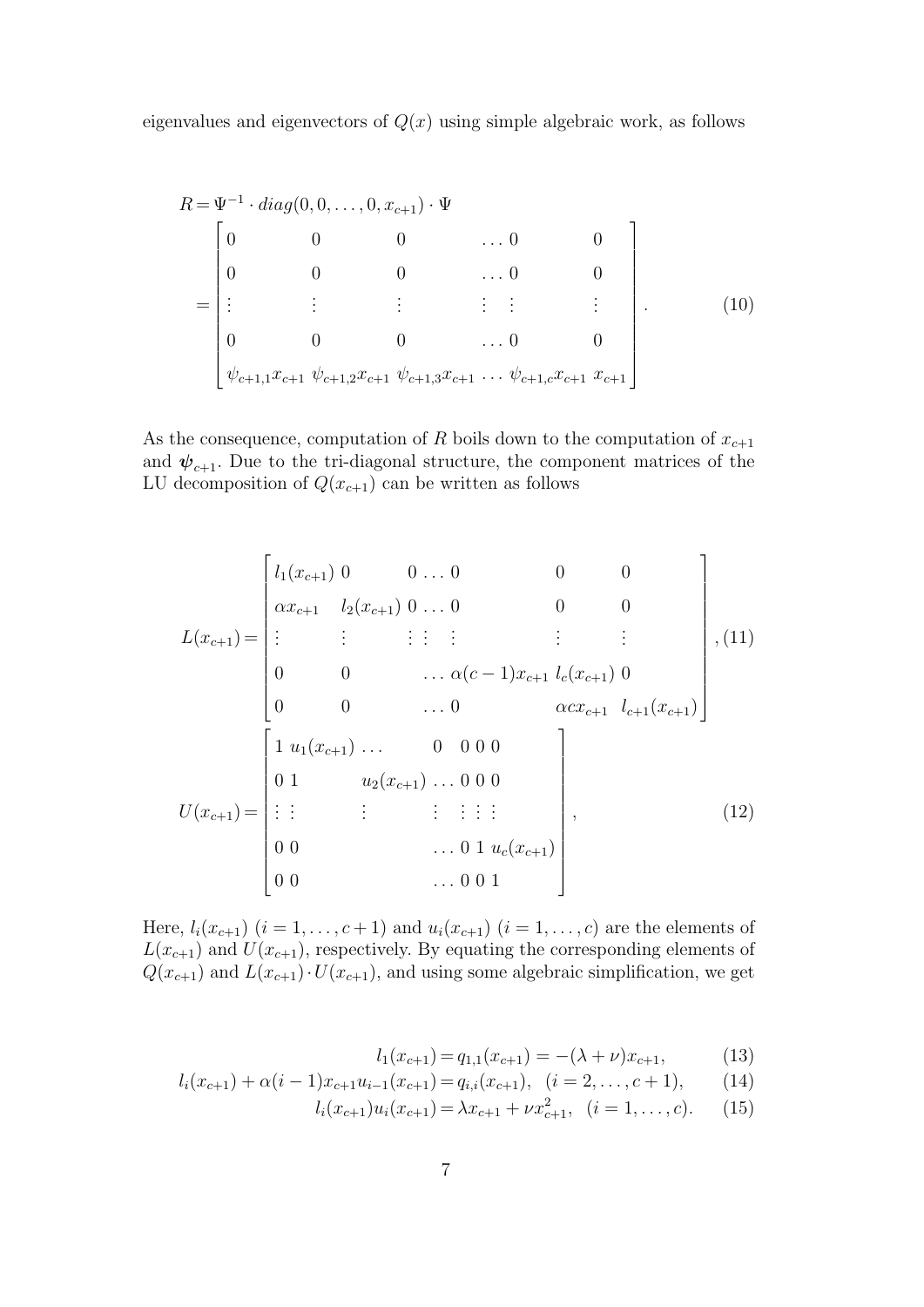Since the determinant of a tri-diagonal matrix is the product of its diagonal entries, we can write

$$
Det[Q(x_{c+1})] = Det[L(x_{c+1})]Det[U(x_{c+1})] = \prod_{i=1}^{c+1} l_i(x_{c+1}).
$$
 (16)

From equations (13),(14) and (15), it can be verified that  $l_i(x_{c+1}) \neq 0$  (1  $\leq i \leq$ c). Hence,  $Det[Q(x_{c+1})] = 0$  (from equation (7)) gives rise to  $l_{c+1}(x_{c+1}) = 0$ . This means  $x_{c+1}$  is the root of  $l_{c+1}(x)$ .

To compute the root of  $l_{c+1}(x)$  in interval  $(0, 1)$ , several alternative algorithms such as bisection, secant method, false position method, Dekker's algorithm and Brent's method (the interested reader can find the implementation of these algorithms in [16]) can be applied. In this paper, we have used Brent's method [17], applied to the set of equations (13),(14) and (15), to find  $x_{c+1}$  in the interval  $(0, 1)$ .



Fig. 1. Computational time versus  $c$ , the number of servers (the first parameter set  $\lambda = 0.8 \times c \times \alpha$ ,  $1/\alpha = 120$ ,  $1/\nu = 0.5$ , the second parameter set  $\lambda = 0.9 \times c \times \alpha$ ,  $1/\alpha = 60$ ,  $1/\nu = 0.2$ ), the third parameter set  $\lambda = 0.2 \times c \times \alpha$ ,  $1/\alpha = 90$ ,  $1/\nu = 0.6$ 

Since  $(x_{c+1}, \psi_{c+1})$  are left eigenvalue-eigenvector pair, we have,

$$
\psi_{c+1}Q(x_{c+1}) = \mathbf{0},
$$
\n
$$
\psi_{c+1}L(x_{c+1})U(x_{c+1}) = \mathbf{0},
$$
\n
$$
\psi_{c+1}L(x_{c+1})U(x_{c+1})^{-1} = \mathbf{0}U(x_{c+1})^{-1}, \text{ because } U(x_{c+1}) \text{ is non-singular},
$$
\n
$$
\psi_{c+1}L(x_{c+1}) = \mathbf{0}.
$$
\n(17)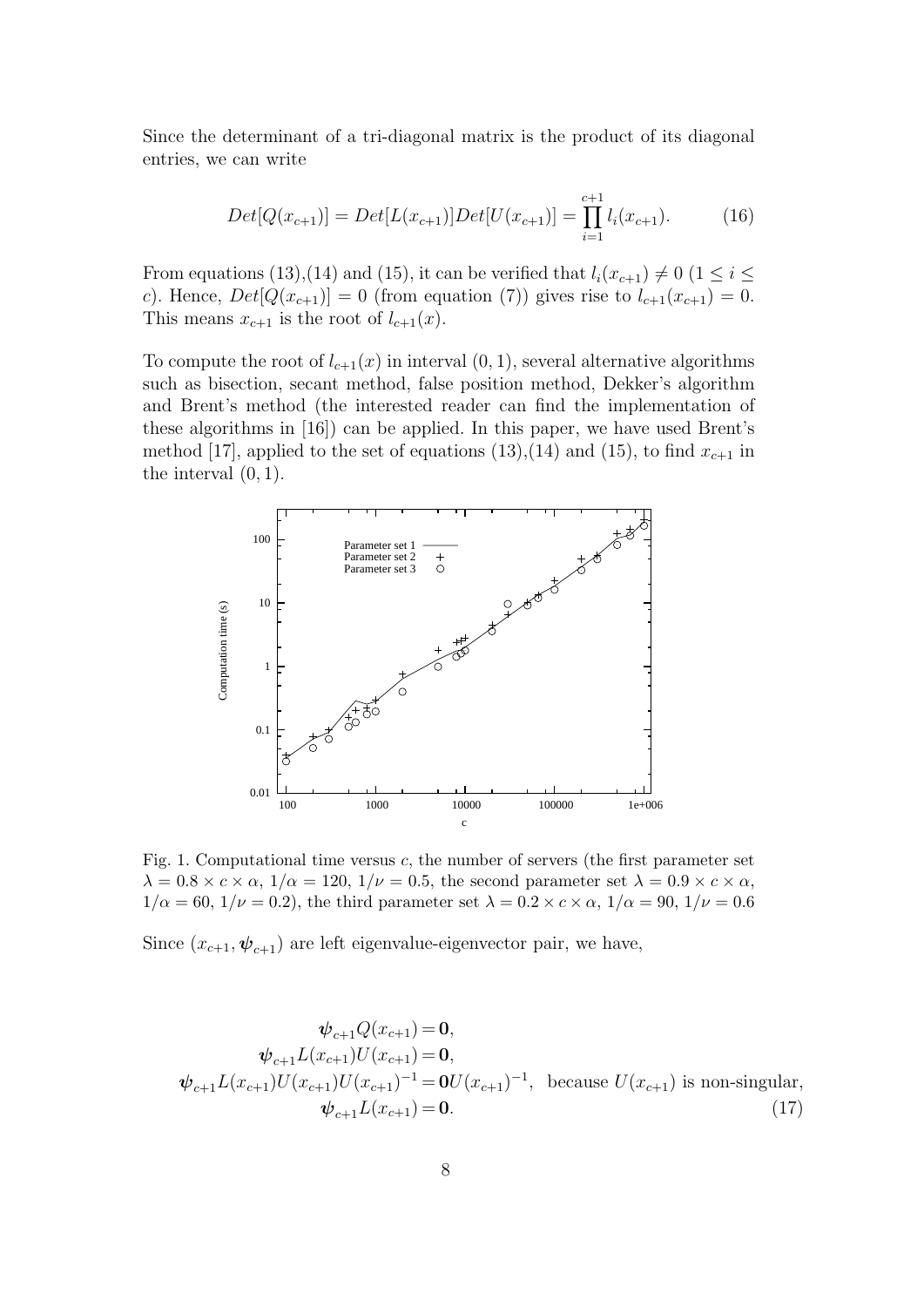Expanding equation (17) we obtain the recursive relations  $\psi_{c+1,i}$  =  $-i\alpha x_{c+1}\psi_{c+1,i+1}$  $\frac{d_{c+1}\psi_{c+1,i+1}}{d_i(x_{c+1})}$  between  $\psi_{c+1,i}$  and  $\psi_{c+1,i+1}$ , for  $i = c, \ldots, 1$ .

An eigenvector remains as the eigenvector corresponding to the same eigenvalue when multipled by a scalar. Using this property, we can determine  $\mathbf{\psi}_{c+1} = [\psi_{c+1,1}, \psi_{c+1,2}, \dots, \psi_{c+1,c+1}]$  by setting  $\psi_{c+1,c+1} = 1$  and using the above recursive relations and equations (13),(14), (15), to compute  $\psi_{c+1,i}$  for  $i = c, \ldots, 1.$ 

#### 3.2 Computational Time Complexity

Proposition 1 The computational time complexity of the proposed algorithm in Section 3.1 is of  $O(c)$ .

Proof. Kerber [18] rigourously proved that the number of iterative steps of root finding algorithms depends only on the interval (it is  $(0, 1)$ ) in the present paper), the number of bits used to represent numbers in machines and the assumed tolerance (i.e. the error would be smaller than the tolerance). We have rigorously shown that  $l_{c+1}(x)$  has a single root in  $(0, 1)$ . Based on equations  $(13)$ ,  $(14)$  and  $(15)$ , the computation of  $l_{c+1}(x)$  for a given x requires the execution of a loop statement whose action block must be repeated exactly c times. The action block involves only some elementary arithmetic operations. This can then be summarized by concluding that the computational time complexity of root finding of  $l_{c+1}(x)$  would be  $O(c)$ . In addition,  $\psi$  is also determined in c steps. Therefore, the computational complexity of our algorithm has to be of  $O(c)$ .  $\Box$ 

Proposition 1 is indeed supported empirically in our experiments as illustrated below. In Figure 1, we plot the computational time of the proposed algorithm versus c on a machine with Intel<sup>®</sup> Xeon<sup>®</sup> E5410 2.33GHz processor (note that the algorithm is implemented in Mathematica). The computational time complexity of our analytical method is of  $O(c)$  as confirmed in Figure 1 with three parameter sets (the first parameter set  $\lambda = 0.8 \times c \times \alpha$ ,  $1/\alpha = 120$ ,  $1/\nu = 0.5$ , the second parameter set  $\lambda = 0.9 \times c \times \alpha$ ,  $1/\alpha = 60$ ,  $1/\nu = 0.2$ and the third parameter set  $\lambda = 0.2 \times c \times \alpha$ ,  $1/\alpha = 90$ ,  $1/\nu = 0.6$ ). Note that the number  $c$  of servers varies between 100 and  $10^6$ . Similar observation can be obtained with other parameter values as well.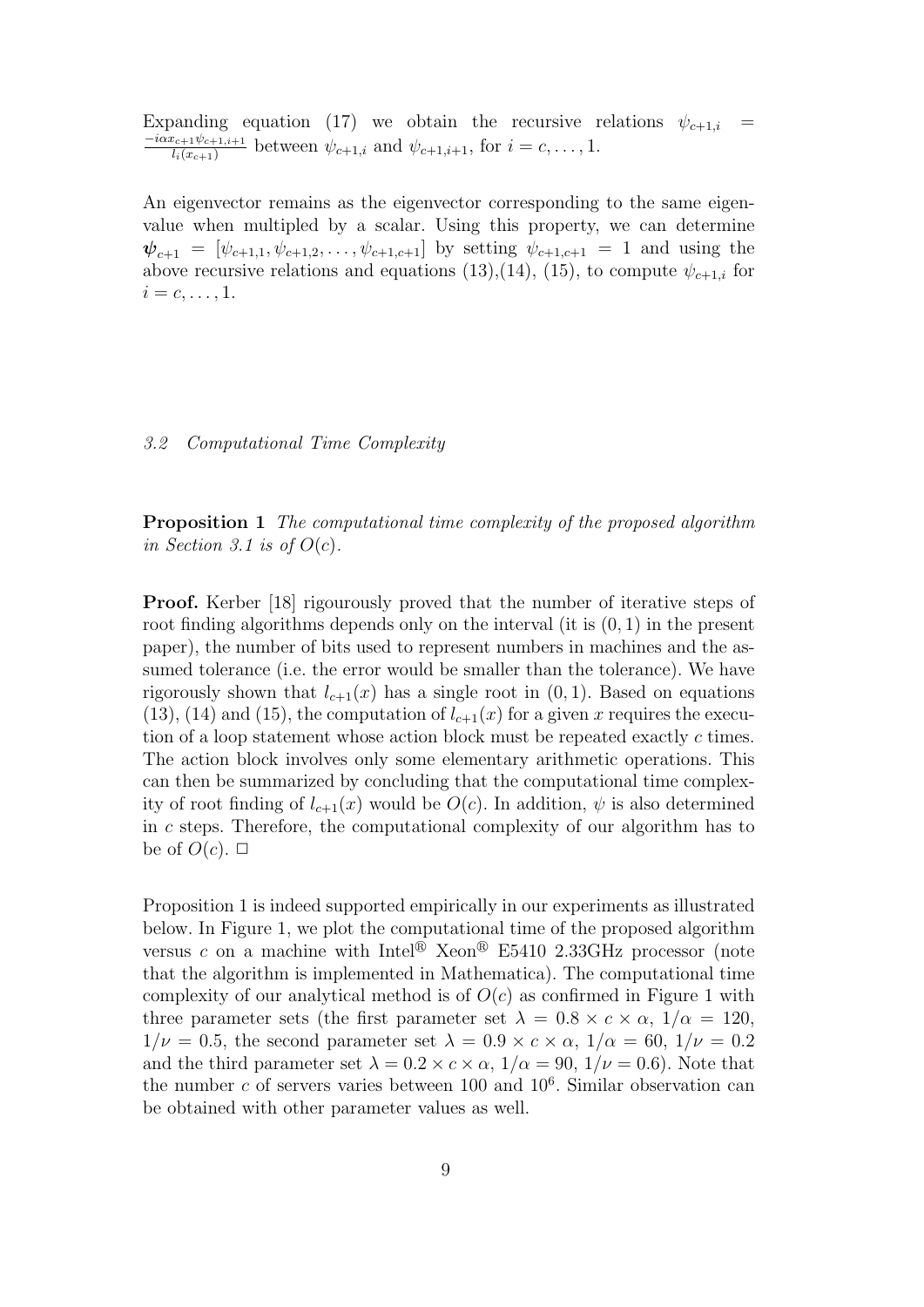### 4 Conclusions

Discovering and exploring certain nice spectral properties of the characteristic matrix polynomial  $Q(x)$  of the CTMC Y, we are able to develop a new algorithm for the computation of R. This has a computational complexity of  $O(c)$ which is indeed a very significant improvement in the computation times. Our algorithm is applicable to large  $c$  values (as well as small  $c$  values) and its numerical stability is practically established, which likely opens a new application opportunity for performance evaluation in emerging telecommunication systems.

## Acknowledgement

Ram Chakka thanks the Chancellor, Sri Sathya Sai University, Prasanthi Nilayam, India, for inspiration and support.

#### References

- [1] J. R. Artalejo, A. G´omez-Corral, Retrial Queueing Systems, Springer-Verlag, Berlin Heidelberg, 2008.
- [2] J. R. Artalejo, A. Economou, M. Lopez-Herrero, Algorithmic approximations for the busy period distribution of the M/M/c retrial queue, European Journal of Operational Research 176 (2007) 1687–1702.
- [3] J. R. Artalejo, A. Economou, A. Gómez-Corral, Applications of maximum queue lengths to call center management, Computers & OR 34 (4) (2007) 983–996.
- [4] J. R. Artalejo, M. J. Lopez-Herrero, Cellular mobile networks with repeated calls operating in random environment, Comput. Oper. Res. 37 (7) (2010) 1158– 1166.
- [5] J. R. Artalejo, Accessible bibliography on retrial queues: Progress in 2000-2009, Mathematical and Computer Modelling (2010) doi:http://dx.doi.org/10.1016/j.mcm.2009.12.011.
- [6] P. Wüchner, J. Sztrik, H. de Meer, Finite-source  $M/M/S$  retrial queue with search for balking and impatient customers from the orbit, Computer Networks 53 (8) (2009) 1264–1273.
- [7] T. Phung-Duc, H. Masuyama, S. Kasahara, Y. Takahashi, M/M/3/3 and M/M/4/4 retrial queues, Journal of Industrial and Management Optimization 5 (2009) 431–451.